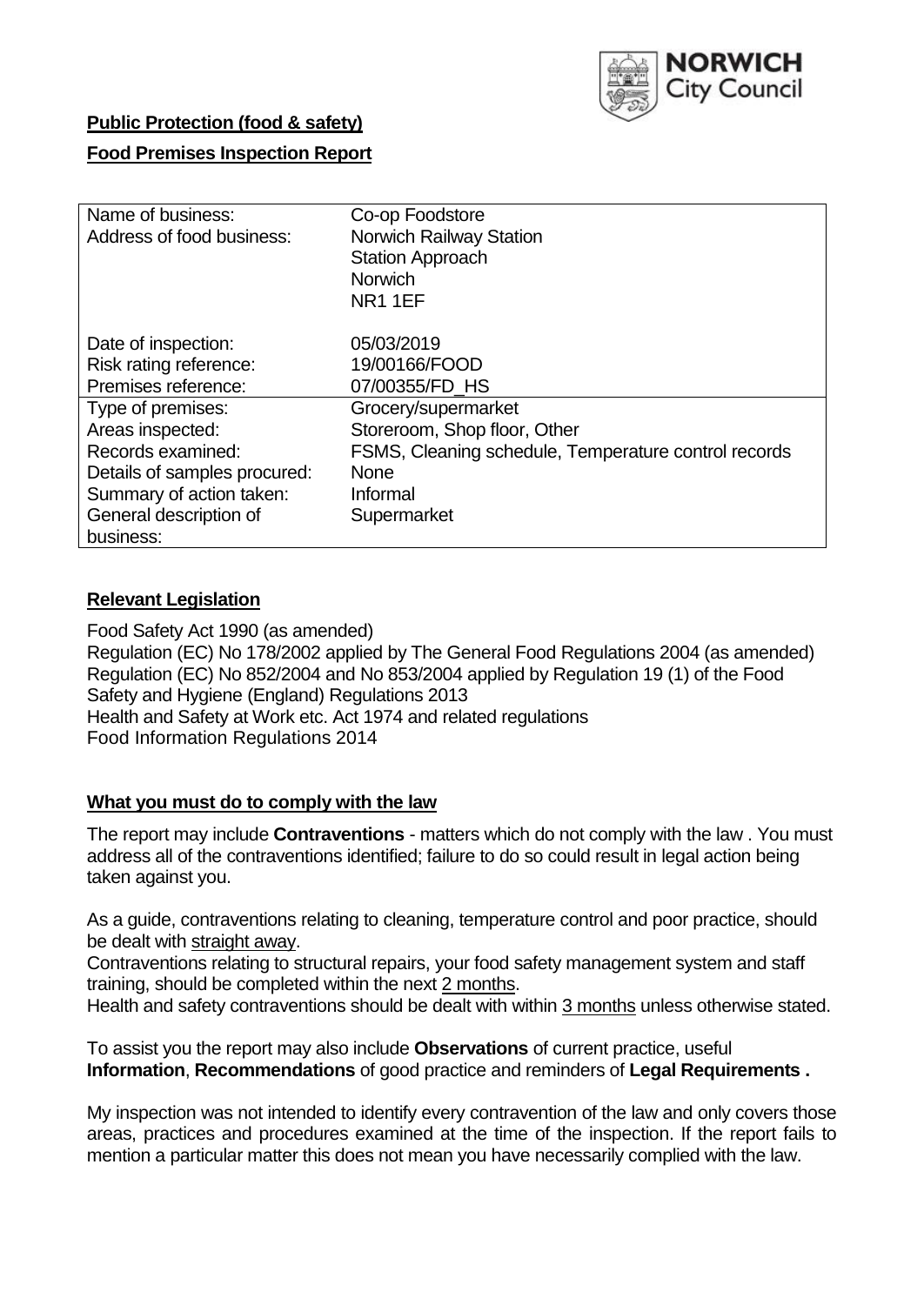# **Food Hygiene Rating Re-Scoring Visit**

Date: 16/04/2019

Following the previous inspection a re-rating visit was requested. The revised score is indicated here. The results of the original inspection are listed below.

Your revised Food Hygiene Rating is 5 – a very good standard



**Observation** I was pleased to see the following:

- You had addressed most of the maintenance issues identified in the report.
- You had increased your number of bin collections so that overflowing waste was no longer an issue

# **FOOD SAFETY**

## **How we calculate your Food Hygiene Rating:**

The food safety section has been divided into the three areas which you are scored against for the hygiene rating: 1. food hygiene and safety procedures, 2. structural requirements and 3. confidence in management/control procedures. Each section begins with a summary of what was observed and the score you have been given. Details of how these scores combine to produce your overall food hygiene rating are shown in the table.

| <b>Compliance Area</b>                     |          |    |                | <b>You Score</b> |                |    |           |    |          |  |  |
|--------------------------------------------|----------|----|----------------|------------------|----------------|----|-----------|----|----------|--|--|
| Food Hygiene and Safety                    |          |    |                | $\Omega$         | 5              | 10 | 15        | 20 | 25       |  |  |
| <b>Structure and Cleaning</b>              |          |    |                | $\Omega$         | 5.             | 10 | 15        | 20 | 25       |  |  |
| Confidence in management & control systems |          |    | $\overline{0}$ | 5                | 10             | 15 | 20        | 30 |          |  |  |
|                                            |          |    |                |                  |                |    |           |    |          |  |  |
| <b>Your Total score</b>                    | $0 - 15$ | 20 | $25 - 30$      |                  | $35 - 40$      |    | $45 - 50$ |    | > 50     |  |  |
| <b>Your Worst score</b>                    | 5        | 10 | 10             |                  | 15             |    | 20        |    |          |  |  |
|                                            |          |    |                |                  |                |    |           |    |          |  |  |
| <b>Your Rating is</b>                      | 5        |    | 3              |                  | $\overline{2}$ |    |           |    | $\Omega$ |  |  |

Your Food Hygiene Rating is 4 - a good standard

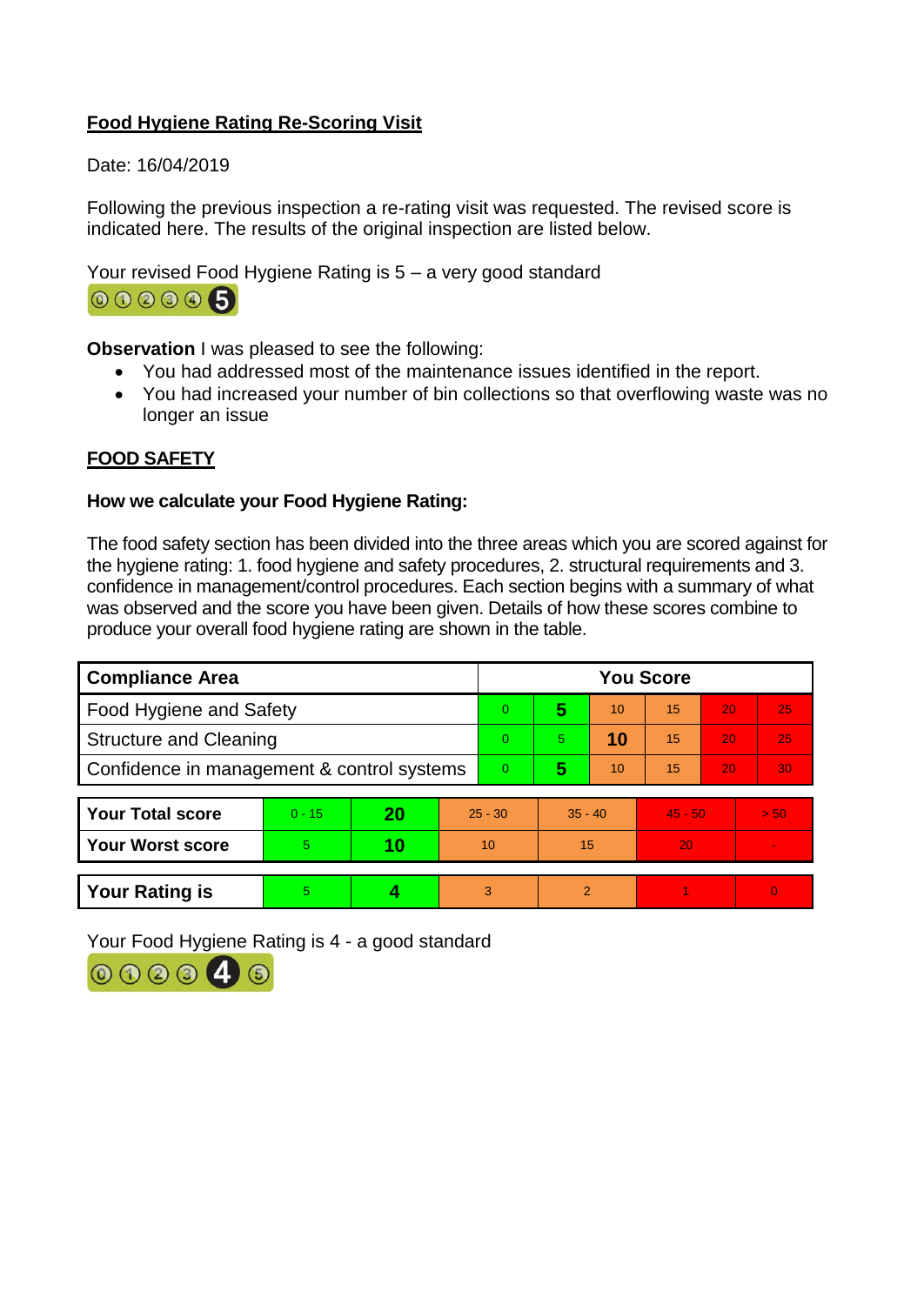# **1. Food Hygiene and Safety**

Food hygiene standards are high. You demonstrated a very good standard of compliance with legal requirements. You have safe food handling practices and procedures and all the necessary control measures to prevent cross-contamination are in place. Some minor contraventions require your attention. **(Score 5)**

## Contamination risks

**Contravention** The following exposed food to the general risk of cross-contamination with bacteria or allergens or its physical contamination with dirt, foreign objects or chemicals:

Overflowing waste stored in dirty bins in walk in fridge with open food.

### Personal Hygiene

**Observation:** Staff member wearing PPE from bakery entered main store still wearing PPE indicating they had worn it across the station. To keep PPE clean and avoid contamination risks it should only be worn in the production area.

## **2. Structure and Cleaning**

The structure facilities and standard of cleaning and maintenance are of a generally satisfactory standard but there are some repairs and/or improvements which are required in order for you to comply with the law. Pest control and waste disposal provisions are adequate. The contraventions require your attention; although not critical to food safety they may become so if not addressed. **(Score 10)**

### Cleaning of Structure

**Contravention** The following items were dirty and require more frequent and thorough cleaning:

- Around equipment feet
- Floor in stockroom.

# Cleaning of Equipment and Food Contact Surfaces

**Contravention** The following items are dirty and must be cleaned:

- Walk in freezer shelving
- Grills to fridges
- Nozzle to costa machine.

### **Maintenance**

**Contravention** The following had not been suitably maintained and must be repaired or replaced:

- Missing ceiling tiles in storeroom
- Hand towel dispenser
- Floor wall junction.